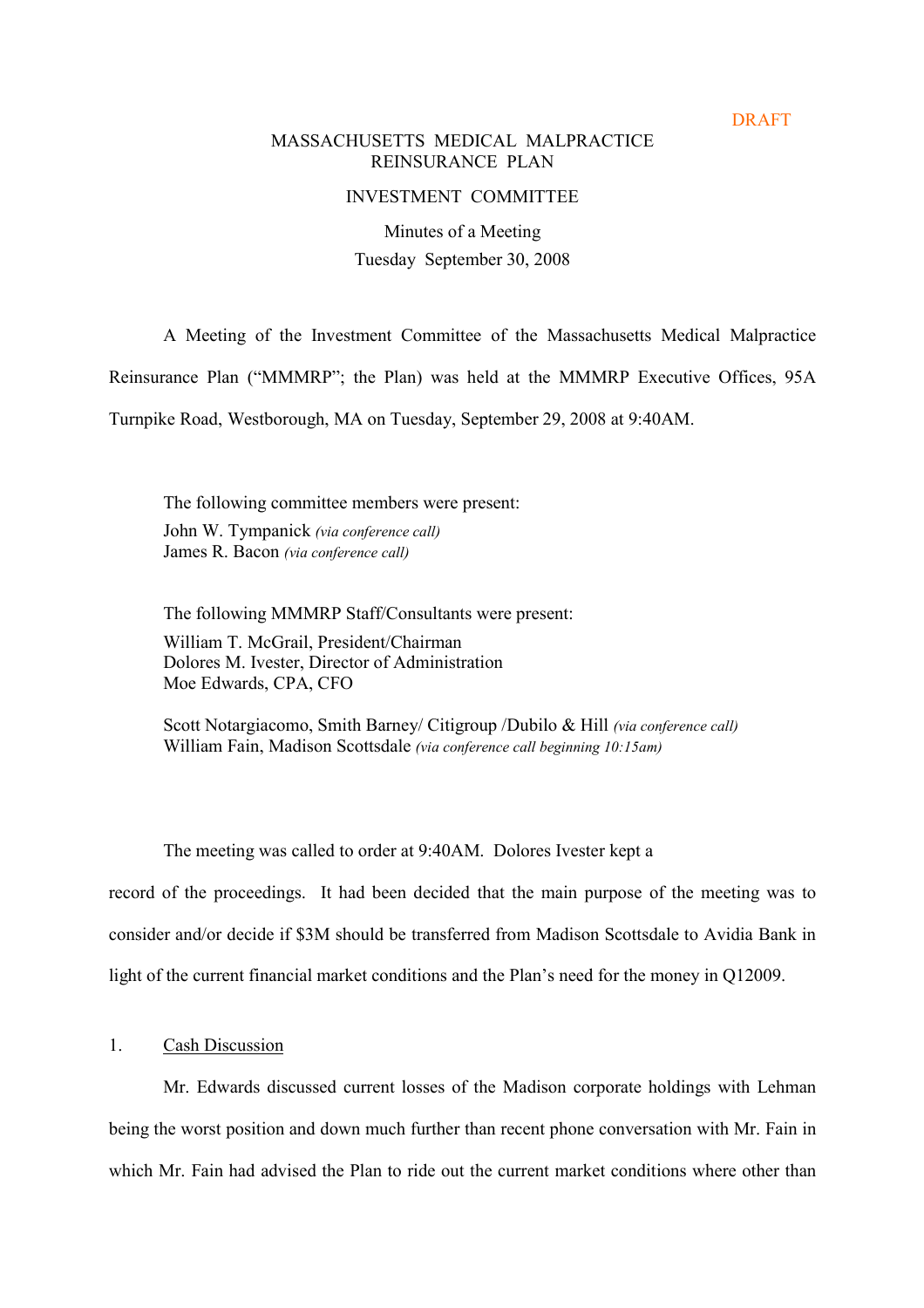the Lehman holdings, the portfolios were bearing well with the market. It was asked if a decision point should be made in which to sell Lehman, but this will be discussed further along in the meeting.

The committee began the Dubilo & Hill cash holding discussion. Mr. Notargiacomo reported that the \$3M was being held in the First American Government Obligation Fund money market noting that because of the dateline will qualify for the government's recent 3-month insurance guarantee which will most likely be increased to one year. He also advised that Dubilo & Hill have full confidence in the holdings of the fund. He further noted there have been numerous regional bank failures. Mr. Edwards stated that none of those failures were members of the MA Depositorís Insurance Fund (DIF), Avidia Bank is a member, and the DIF insurance is over and above FDIC insurance. Mr. Notargiacomo stated that Dubilo & Hill advises against moving the funds to Avidia. It was asked and noted that none of the regional bank failures have been in MA.

Mr. Tympanick and Mr. Bacon led a discussion on insurance, yields, liquidity and costs of both options for the cash. Mr. Bacon had supplied the committee via email a blank columnar spreadsheet to help during discussion. A copy is included in the minutes (topics on the spreadsheet include Safety, Yield and Costs/Fees). Mr. Notargiacomo noted a fund must pledge a 1 basis point fee per share to participate in the 3-month government insurance program and First American Fund has pledged to do so. During discussion, the committee asked Mr. Notargiacomo to advise the Plan of other brokerage CD rates as soon as possible and he noted moving money to another money market fund now would not allow for the government guarantee insurance. The committee concluded as of today it would cost appx. 50 basis points to keep money in current money market fund. Dubilo & Hill agreed to perform due diligence and locate current available CD rates as soon as possible. The committee agreed that the Plan needs to perform due diligence on Avidia rate and security of funds. Mr. McGrail indicated he has a call planned with Avidia's CFO on Thursday. All agreed that security of the funds was the most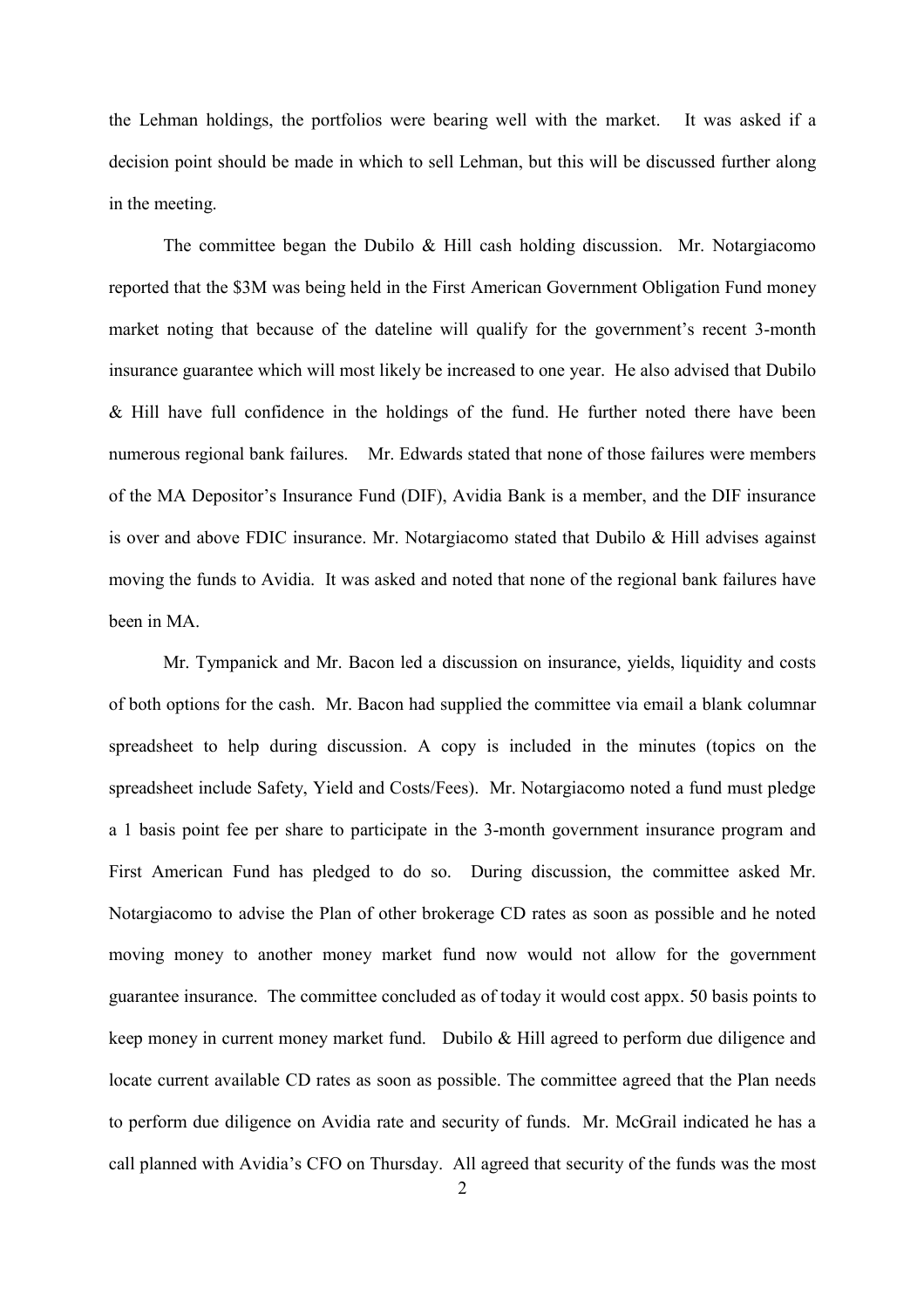important aspect. Mr. Bacon pointed out that locking in with a bank may outweigh fluctuating money market rates in the current market dilemma.

It was recommended to tentatively set Monday, October 6, 10AM to re-convene to discuss due diligence findings and further market conditions. In addition, Mr. Notargiacomo offered to coordinate another call with Mr. Fain specifically regarding Lehman holdings prior to Monday. It was then suggested to call Mr. Fain now.

### 2. MMMRP Madison Portfolio Discussion

Mr. Notargiacomo made contact with Mr. Fain and he joined the meeting by phone at 10:15. He indicated no major updates in light of the failed Congressional package and that credit markets are essentially frozen until Washington makes a decision. The committee discussed Lehman which is currently at \$15 and Mr. Fain does not believe it will drop to -0-. He believes it will take 6 months to 1 year to stabilize. Mr. Bacon is looking for a break even at which to salvage asset. Mr. Fain still believes from past experience that selling early on is worse than holding for the longer run. Most current analysis Mr. Fain has seen to-date is that it will recover to \$30 which has been noted is clearly lower than previous analysis of \$30-50 from prior discussion. Mr. Edwards asked Mr. Fain to discuss Morgan Stanley condition. Mr. Fain replied that the general situation was that the assets that the recovery package would want to buy are securities trading at prices that do not reflect economic value and entire financial system on credit side is being priced at non-economic prices, basically panic prices. Markets are under severe funding stress now. Mr. Fain reviewed the case reserve holdings and confirmed all were trading around par in this current market. He noted only Lehman bonds were a problem in the Plan's IBNR portfolio and still advises to hold them. He further noted only 14% of the portfolio is corporate bonds.

Mr. McGrail left the meeting at 10:30 to attend another planned meeting in Boston.